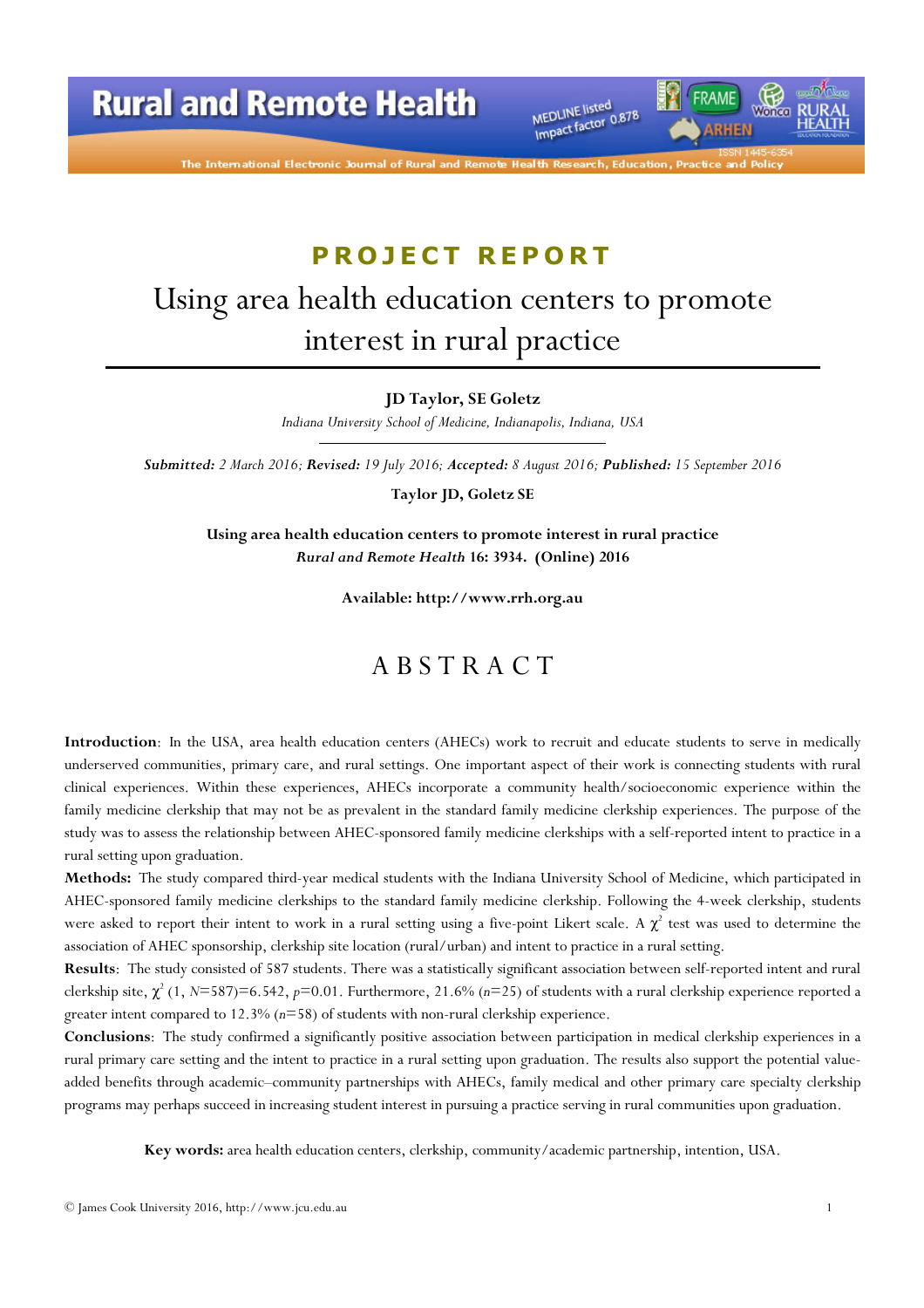The International Electronic Journal of Rural and Remote Health Research, Education Practice and Policy

# Introduction

Challenges still exist in the identification and implementation of educational strategies that will address physician shortage areas in rural areas. One strategy for encouraging students to practice in a rural community upon graduation is the use of a comprehensive medical education program integrating rural curriculum content with experiential learning that recognizes the unique needs of individuals living in rural settings<sup>1</sup>. The concept of using a student's training location as a predictor of where they serve is a group trend to be utilized as a potential way to influence eventual practice<sup>2</sup>.

In the USA, the mission of the Indiana Area Health Education Centers (AHEC) Network is to improve health by recruiting, educating, and retaining healthcare professionals for underserved communities in Indiana<sup>3</sup>. One approach in this mission is to provide third-year medical students with the opportunity to serve Indiana's most vulnerable populations in medically underserved communities, primary care, and rural settings during their required family medicine clerkship experience. AHECs do so by partnering with communitybased practitioners in both rural and medically underserved communities to provide students with decentralized clinical experiences. Research shows that the medical education experience can have a positive impact on the student's intent to practice in a rural setting upon graduation<sup>4-6</sup>. Geske et al. identified that a rural family medicine clerkship exposure for third- and fourth-year medical students had a small positive influence on their intent to serve in a family medicine practice within a rural area<sup>7</sup>. Research also demonstrated that high-quality preceptors/mentors and a well-designed educational curriculum can lead to a positive intent for a student to practice in a rural setting<sup>5</sup>.

The clinical experiences facilitated by regional AHECs in Indiana is a specific strategy designed to strengthen the intent of third-year medical students to pursue a practice in medically underserved communities, primary care, and rural settings upon graduation. Within these experiences, regional AHECs incorporate a

community health/socioeconomic experience within the family medicine clerkship that may not be as prevalent in the standard family medicine clerkship experiences.

The primary goal for this study was to assess whether thirdyear medical students participating in AHEC-sponsored family medicine clerkship experiences report a greater intent to serve in rural areas upon graduation in comparison to third-year medical students in non-AHEC-sponsored family medicine clerkship experiences. The authors anticipated that the increased number of rurally located experiences available through the AHEC partnership would result in more students in AHEC-supported clerkships reporting a strengthened intent to practice in a rural area upon graduation.

# Methods

The research is a retroprospective cohort study evaluating the association between the self-reported intent of third-year medical students to practice in a rural setting upon graduation and their participation in an AHEC-supported family medicine clerkship experience. The Indiana AHEC network partners with the Indiana University Department of Family Medicine to provide decentralized family medicine clerkship opportunities for third-year medical students. Students are then assigned to a clerkship setting by the clerkship staff in the Department of Family Medicine. While students may request a location, such requests are not guaranteed and students are assigned to locations as available.

For the purposes of this study, while a rural definition was not provided to the medical students completing their postclerkship questionnaire, each practice site was determined for rural eligibility using the Rural Assistance Center's Am I Rural? service/tool. There are several definitions for 'rural'. For example, the US Census Bureau defines as rural anything that is not considered urban (leaving 'rural' to mean 'having less than 2500 people'), the White House Office of Management and Budget defines 'rural' as a location that is neither metropolitan or micropolitan (leaving 'rural' to mean

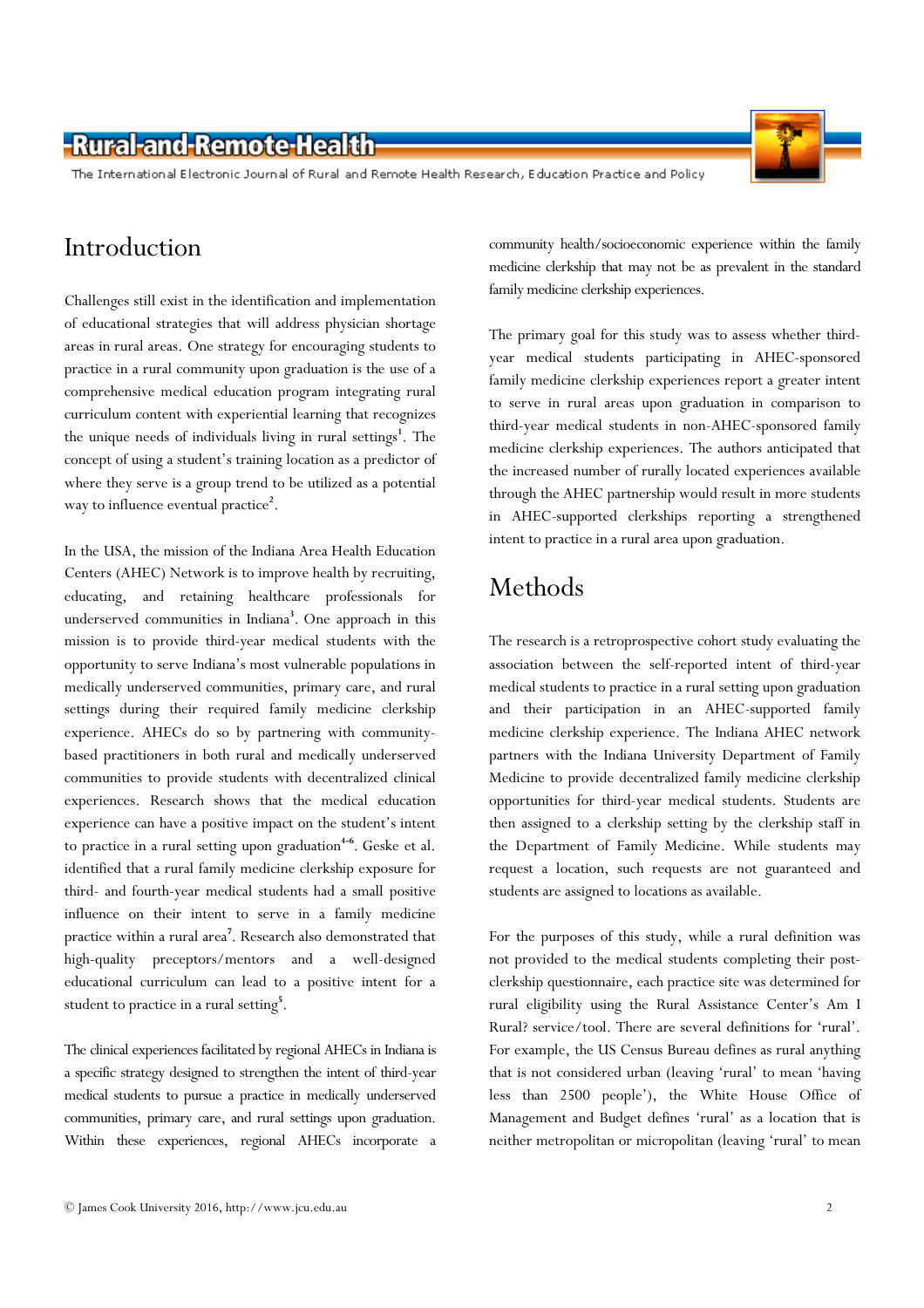

The International Electronic Journal of Rural and Remote Health Research, Education Practice and Policy

'having less than 10 00 people'), and the Office of Rural Health Policy accepts all non-metropolitan counties as rural using the Rural–Urban Commuting Area (RUCA) codes (leaving 'rural' to mean '400 square miles [1036 km<sup>2</sup>] in area with a population density of no more than 35 people')<sup>8</sup>. The Am I Rural? service uses each of these definitions collectively to help determine whether a specific location is considered rural based on various definitions of rural identified previously<sup>9</sup>. The authors tested the following hypothesis: third-year medical students participating in AHEC-supported family medicine clerkship experiences are associated with a 5% increase in the proportion of students reporting an intent to serve in a rural location than their fellow students participating in traditional family medicine clerkships.

As part of ongoing longitudinal tracking of AHEC alumni program participants in Indiana, clerkship data from Indiana University School of Medicine, Department of Family Medicine was accessed. This clerkship data source allowed the researcher to identify those students participating that required third-year family medicine clerkship programs, whether the clerkship program was supported (or sponsored) by AHEC, as well as, the students' corresponding response to an evaluation question distributed by the Department of Family Medicine measuring their intent to practice in a rural location upon completion of their residency experience. The inclusion criteria for this study was that the participants must have been enrolled students with the Indiana University School of Medicine and had participated in a family medicine clerkship experience between November 2009 and July 2014, and responded to an evaluation questioning their intent to serve in a rural location upon entering professional practice. The primary outcome of this study is to assess the association between participation in an AHEC family medicine clerkship experience and the self-reported intent to professionally practice in a rural community.

At the completion of their 4-week (160 hours) family medicine clerkship experience, all third-year medical students were asked to participate in a survey as part of their post-clerkship evaluation. Each student completed their post-clerkship evaluation using Cardiff TeleForm (Hewlett-Packard; http://www8.hp.com/ us/en/solutions/software/ teleform.html) and submitted to the

Indiana University School of Medicine, Department of Family Medicine. Each student was asked to respond to the statement 'I intend to work/practice in a rural setting' using a five-point Likert scale ranging from 'strongly agree' to 'strongly disagree'. Any responses of 'strongly agree' or 'agree' were coded as a positive response for this study. In an effort to determine the potential relationship between participation in an AHEC-sponsored family medicine clerkship experience and an intent to practice in a rural location upon completion of residency, student clerkship data for this study were extracted from the Indiana University School of Medicine Department of Family Medicine clerkship program. The researcher obtained permission and instruction from the clerkship program staff for the purposes of this study.

Clerkship data were collected from the Indiana University School of Medicine and coded to determine the association with response to intent to serve in a rural community. Past medical students during the study time period were grouped into two categories: whether their required third-year family medicine clerkship program was facilitated through an AHEC-sponsored program and whether the student selfreported intent to practice in a rural setting upon completion of residency training. Students' self-reported intent to practice in a rural setting was categorized as either a positive intent or no intent to serve in a rural setting. Additional demographic information on each student was identified, such as gender, race, ethnicity, and background (whether students were from an urban or rural environment).

A  $\chi^2$  test of independent means to determine the effects of gender, race, and ethnicity was conducted to assess the relationship between the type of sponsored clerkship experience and the self-reported intent to serve in rural areas using the Statistical Package for the Social Sciences v20 (IBM; http://www.spss.com) with two-sided p<0.05 considered to be statistically significant.

#### Ethics approval

This study received exempt approval by the Institutional Review Board of Indiana University on 21 April 2014 (protocol number 1404778136).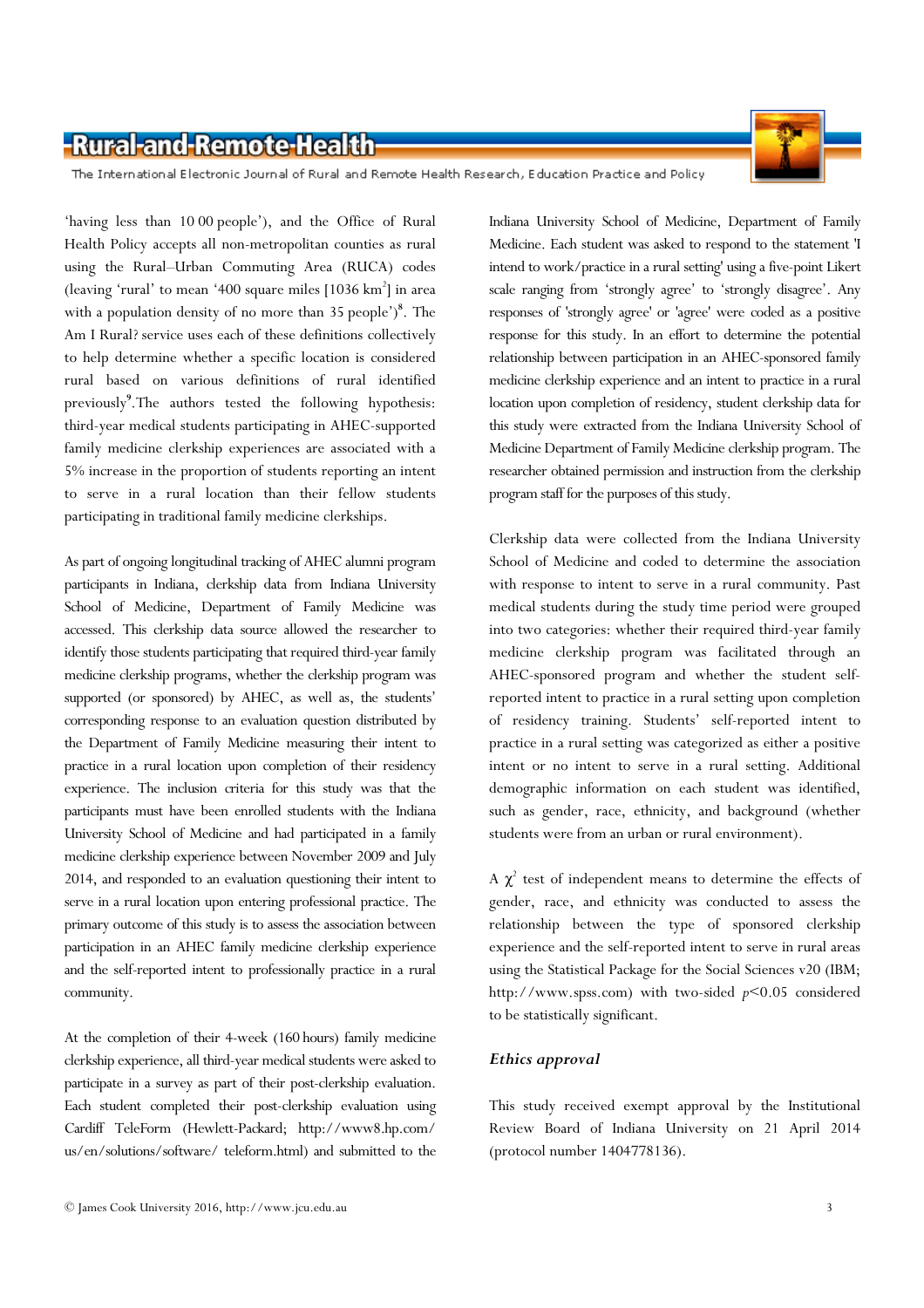The International Electronic Journal of Rural and Remote Health Research, Education Practice and Policy

### Results

Between November 2009 and July 2014, 1138 third-year family medicine clerkship students completed the required 4 week family medicine clerkship experience with Indiana University School of Medicine. Of those students, only 52% (n=587) met the inclusion criteria for the study. The remaining students failed to complete the evaluation question asking about intent to serve in a rural area ('I intend to work/practice/serve in a rural setting'). Within the remaining 587 students, 112 (19%) were assigned to AHECsupported clerkship sites.

AHEC provides a considerable contribution to connecting third-year medical students with family medical clerkships in rural sites. Of those within this study, 42 (36.2%) of non-AHEC clerkship sites were located in rural settings while 74 (66.1%) of the AHEC-supported clerkship sites were located in rural settings (Table 1).

The gender distribution of students represented in this study is 57.1% male and 42.9% female. Approximately 77.7% of the study participants were white in race, 7.1% black or African American, 14.2% Asian, and the remaining (1.0%) were American Indian or Alaska Native, Native Hawaiian or other Pacific Islander or more than one race. In terms of ethnicity, only 0.9% of the participants self-reported as Hispanic or Latino.

A  $\chi^2$  test of independence was performed to examine the relation between participation in a rural clerkship experience and the self-reported intent to practice in a rural setting upon graduation. The relation between these variables was significant,  $\chi^2$  (1, N=587)=6.542, p=0.01. Students participating in a rural clerkship experience were more likely to report intent to practice in a rural setting up on graduation than their peers with clerkships in non-rural settings. Approximately 21.6%  $(n=25)$  of students who experienced their family medicine clerkship in a rural practice setting reported a greater intent to practice in a rural setting upon graduation as compared to  $12.3\%$  ( $n=58$ ) of their fellow

students in third-year family medicine clerkship experiences who experienced a non-rural practice setting (Table 2).

A  $\chi^2$  test of independence was performed to examine the relation between participation in an AHEC-sponsored family medicine clerkship experience and the self-reported intent to practice in a rural setting upon graduation. The relation between these variables was not significant,  $\chi^2$  (1, N=587)=2.423, p=0.083. Students in an AHECsupported clerkship experience were not significantly more likely to report an intent to work in a rural setting upon graduation as their peers. While not significant, the analysis demonstrated an increased trend among students participating in AHEC-supported clerkship reporting an increased intent to practice in a rural area (18.8%) compared to 13.1% of their peers.

A  $\chi^2$  test of independence was performed to examine the relation between the students' rural/urban background and the self-reported intent to practice in a rural setting upon graduation (Table 3). The relation between these variables was not significant,  $\chi^2$  (1, N=587)=3.041, p=0.22. For this specific cohort, students from a rural background were not more likely to report intent to work in a rural setting upon graduation as their peers from an urban background.

#### Discussion

The findings of the study confirm previous research addressing the significant connection between participation in a rural clerkship experience and the increased intent to practice in a rural setting upon graduation. The positive association between participation in medical clerkship experiences in a rural primary care setting and the intent to practice in a rural setting upon graduation falls in line with the research that states medical educational experiences can have a positive impact on the intent to practice after graduation<sup>2,9</sup>. Given that there are many variables that may arise between when a medical student reports their intent to serve in a rural community and their eventual practice location, more follow-up research is needed to determine if the students actually end up practicing and staying in rural settings.

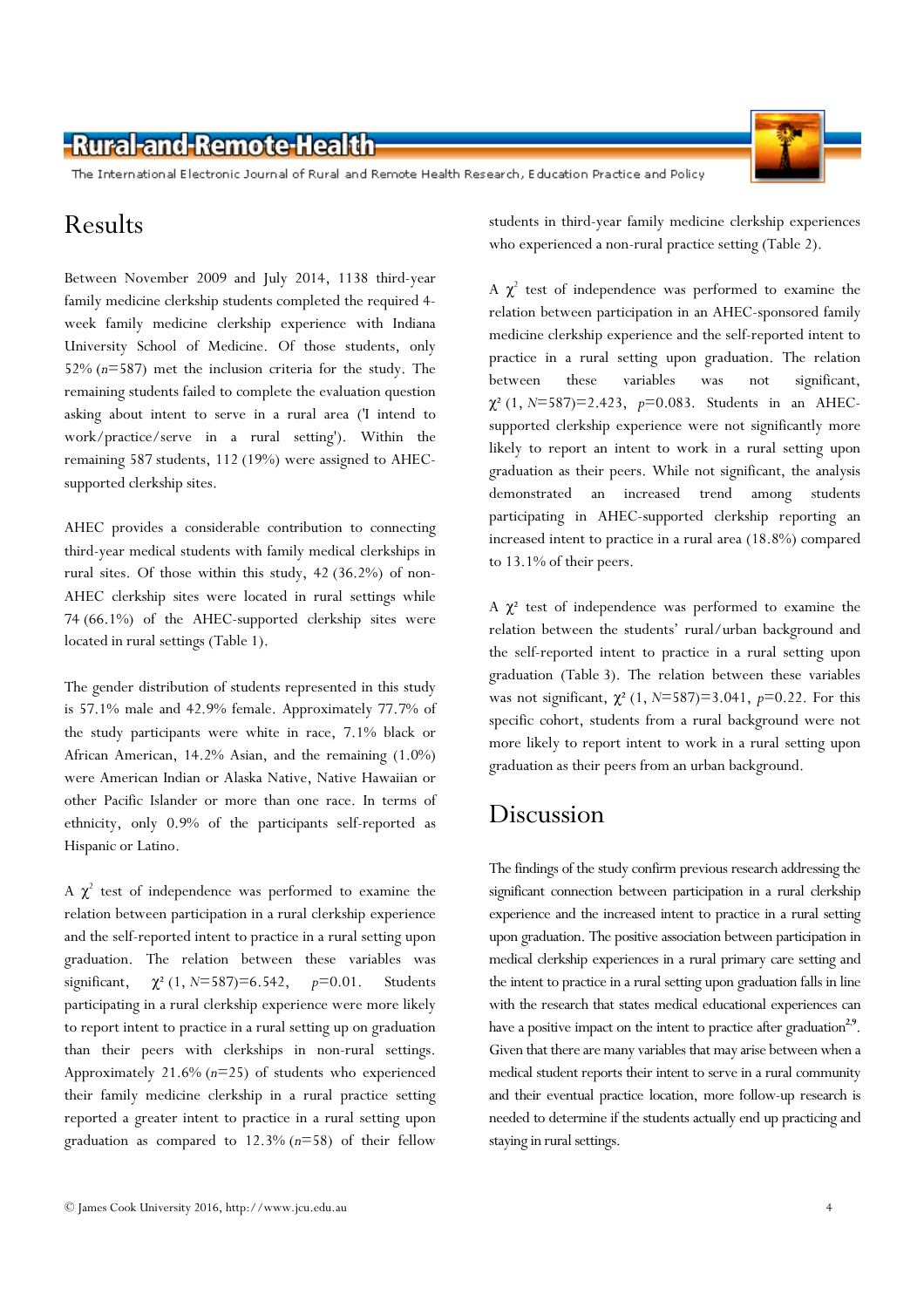

The International Electronic Journal of Rural and Remote Health Research, Education Practice and Policy

| <b>Site</b>                        | Standard      | AHEC-supported |
|------------------------------------|---------------|----------------|
| Non-rural clerkship site           |               |                |
| Rural clerkship site               | 42 $(36.2\%)$ | 74 (66.1%)     |
| AHEC, area health education center |               |                |

#### Table 1: Number of clinical practice sites in a rural setting

Table 2: Comparison of clerkship type vs self-reported intent to practice in a rural setting

| <b>Site</b>              | No intent to practice in a rural<br>location | Intent to practice in rural<br>location |
|--------------------------|----------------------------------------------|-----------------------------------------|
| Non-rural clerkship site | 413 (87.7%)                                  | 58 (12.3%)                              |
| Rural clerkship site     | $91(78.4\%)$                                 | $25(21.6\%)$                            |

#### Table 3: Comparison of clerkship type vs self-reported increased intent to practice in rural areas

| <b>Site</b>                              | No intent to practice in<br>rural location | Reported intent to practice in<br>rural location |
|------------------------------------------|--------------------------------------------|--------------------------------------------------|
| Standard family medicine clerkship       | 413 (86.9%)                                | $62(13.1\%)$                                     |
| AHEC-sponsored family medicine clerkship | 91 (81.3%)                                 | $21(18.8\%)$                                     |
| AHEC, area health education center       |                                            |                                                  |

There are several limitations potentially associated with this study. The first is the complex nature of practice selection. Many variables that play a role in a student's selection of practice setting, beyond time spent engaged in a 4-week clerkship experience, could not be accounted for in this study. Second, while the authors surveyed students' intent to work/practice/serve in rural settings, they were unable to directly measure additional obstacles that would prevent such service, even among those with significant interest. Tolhurst et al. identified a complex number of variables that influence a student's consideration when selecting whether to practice in a rural area, such as their level of altruism to help others, personal work interests for themselves (and their loved ones), life experiences, social relationships, role models, and rural experiences<sup>10</sup>. A third limitation is the sample size of the study. Given the small numbers of students from minority race/ethnicity and disadvantaged backgrounds, the authors could not determine if those variables would serve as a predictor in their reported

intent to serve rural populations. Additionally, only a small number of students (83) in this cohort reported growing up in a rural area compared to their non-rural counterparts (504). This may account for the lack of a reportable significant difference for rural intent between those alumni in rural areas versus non-rural areas. The final potential limitation is that of human error and the selfreporting nature of the data. As a next step, the Indiana AHEC program is currently tracking this cohort of medical students for future analysis on their practice location to determine if the intent to practice in a rural setting resulted in actual practice location.

# Conclusions

The research confirmed a significantly positive association between participation in medical clerkship experiences in a rural primary care setting and the intent to practice in a rural